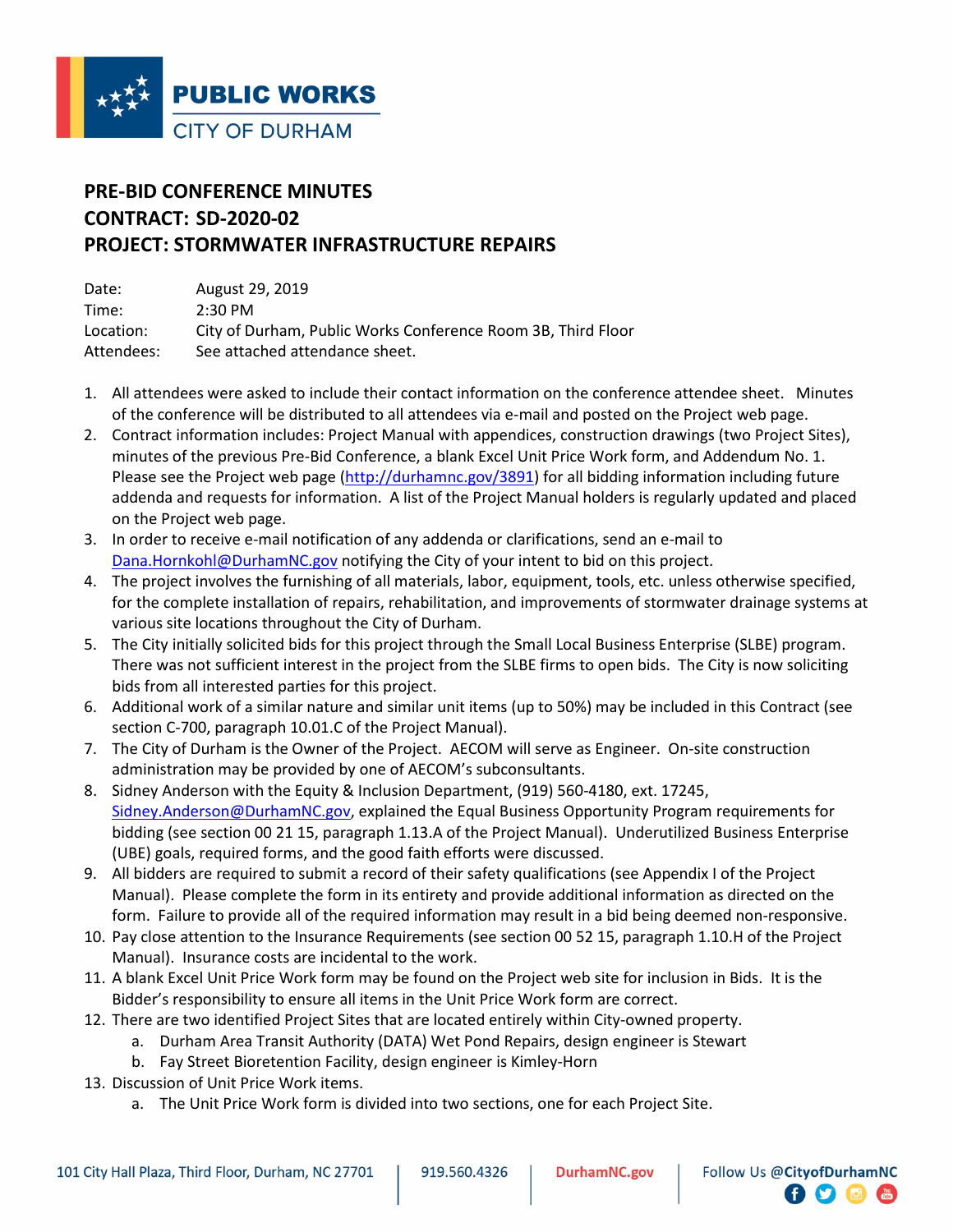- 14. No rights-of-entry or easements are needed to perform the Work.
- 15. It is anticipated that a Notice to Proceed will be issued in October 2019.
- 16. Contract Times: 334-calendar days to Substantial Completion with an additional 31-calendar days to Final Completion. The DATA Wet Pond Repairs shall be performed first and as soon after Notice to Proceed as is possible.
- 17. Contractor shall use the City's contract managing program, PDRx, during the execution of the Contract. This software is web based and administered by the City. There is no charge to the Contractor and training will be provided.
- 18. Any errors or omissions discovered in the Project Manual or construction Drawings should be brought to the attention of the Engineer and the City in writing.
- 19. All questions or requests for information must be submitted by 5:00 PM, Wednesday, September 11, 2019. No addenda will be issued after Thursday, September 12, 2019.
- 20. Compile Bid packages carefully. Include all of the required items. Submit bid packages prior to the Bid Opening on Tuesday, September 17, 2019 at 2:30 PM to be held in the third floor conference room 3B.
- 21. Dana Hornkohl will serve as the project manager. His phone number is (919) 560-4326, ext. 30246 and email is Dana.Hornkohl@DurhamNC.gov.
- 22. Attendee Questions/Discussions from previous Pre-Bid Conference (listed below).
	- a. Construction Surveying is included in the Unit Price Work items (items no. 2 and no. 2.01 in the Unit Price Work Form).
	- b. Grading and earthwork associated with the Fay Street Bioretention Facility project is a lump sum Unit Price Work item described in the Technical Specifications (section 3.0) and Drawings (sheet 03).
	- c. Fay Street Bioretention Facility, Unit Price Work item 6.02, Permanent Sodding, is shown with a quantity of 4.5 and units of MSF. 4.5 MSF is equal to 4,500-feet<sup>2</sup>. The specification for Permanent Sodding is found on sheet 09.
	- d. Sidney Anderson confirmed that Elite Cut & Mulch Lawn care Services, LLC is a certified HUB firm.
- e. Required UBE subcontractor forms shall be submitted by the Contractor as part of their Bid package. 23. Attendee Questions/Discussions from current attendees (listed below).
	- a. There was a question seeking to clarify the base bid and alternate items shown on sheet C5.10 of the DATA Maintenance Facility – Wet Pond Repair Drawings. During the meeting, Dana Hornkohl indicated that all the base bid items were included and that bid alternate2 was included. That is incorrect. This error is corrected in Addendum No. 1 which will be issued on August 30, 2019.
		- DPH

These meeting minutes were prepared by Dana Hornkohl on Friday, August 30, 2019. Please send any comments, errors, or omissions to **Dana.Hornkohl@DurhamNC.gov** by close of business, Monday, September 9, 2019.

**日り回信**